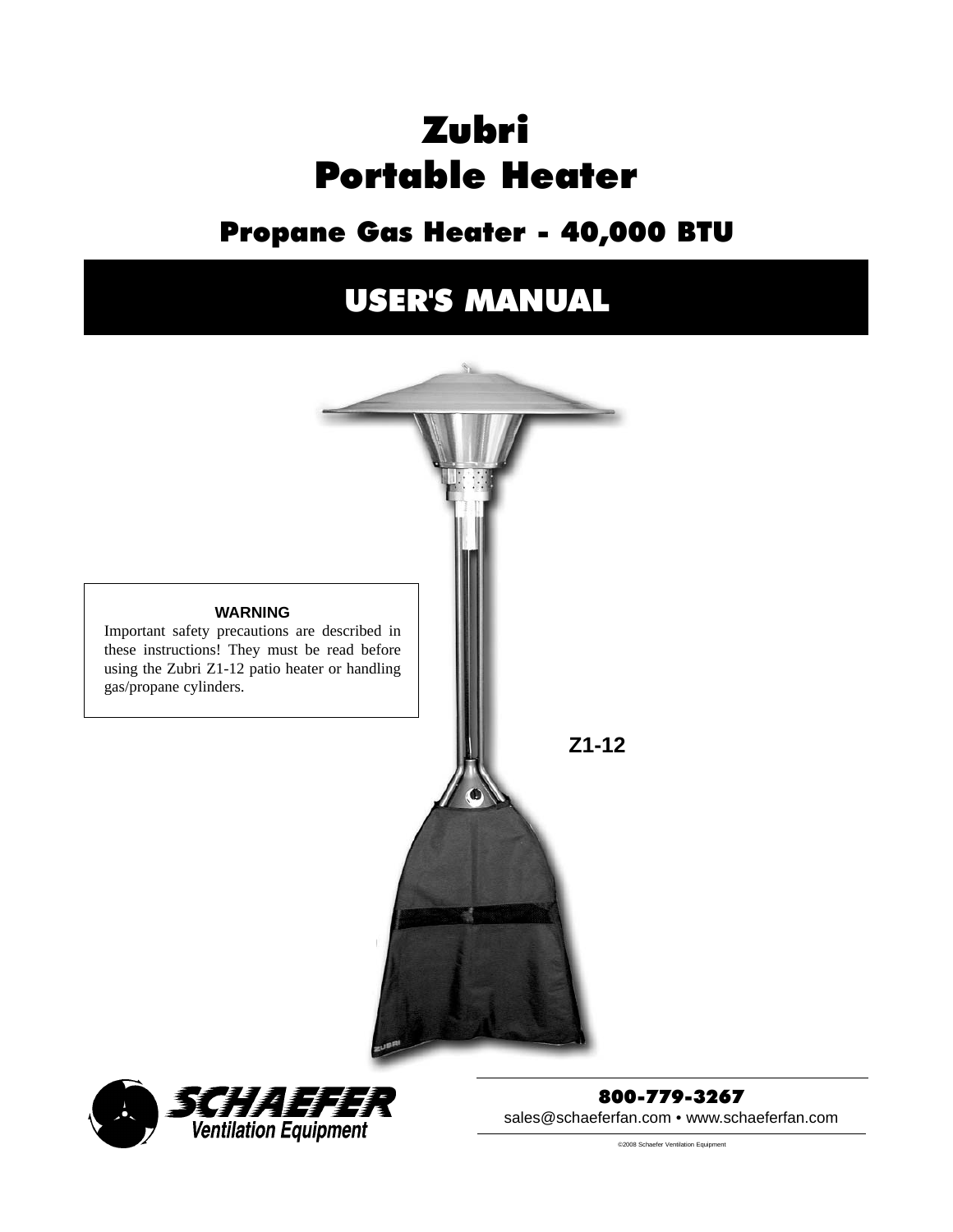# [Parts Identification](http://www.rewci.com/zubri-portable-patio-heater.html)

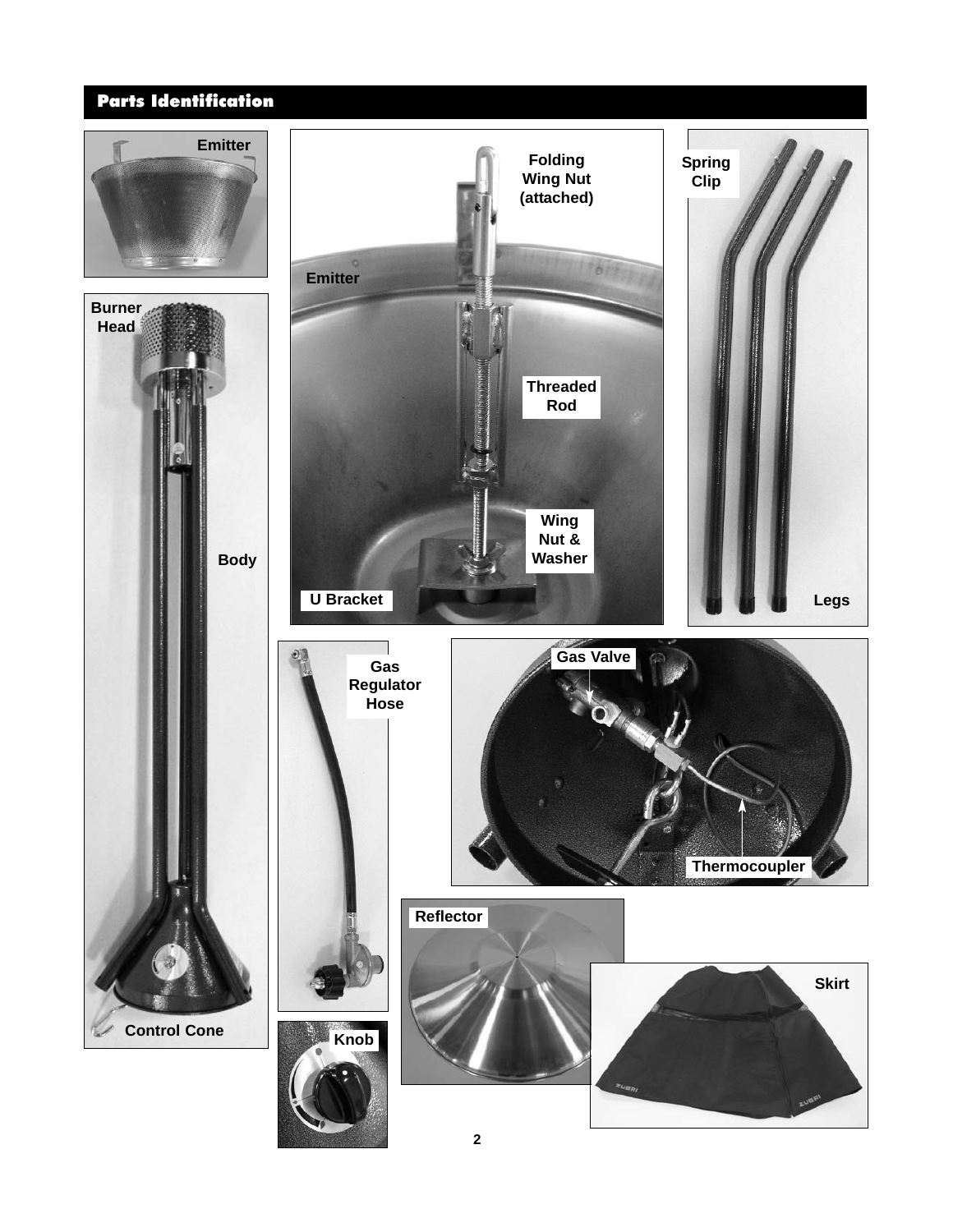## Z1-12 Assembly Instructions



**\* IMPORTANT NOTE \***

*IF THE REGULATOR HOSE IS NOT CONNECTED INSIDE THE CONTROL CONE*, a thin layer of teflon tape should be applied to the threads on the gas valve before attaching the hose to ensure a safe, tight connection.



**STEP 1 ATTACH LEGS TO CONTROL CONE**

Depress spring clip on leg and slide leg into leg holder on control cone. Be sure the spring clip locks into hole in leg holder.



**STEP 2 ATTACH LEG STABILIZER BRACE**

The three sections are held together by a fastener in the center. Insert the peg at the end of each section into the key hole in the inside of each leg and snap into place. Propane cylinder may be set on brace.



**STEP 3 ATTACH REFLECTOR**

Place center hole of reflector over folding wing nut. Flip the folding [wing nut and screw down onto the reflector until it is held firmly onto](http://www.rewci.com/zubri-portable-patio-heater.html) the emitter but do not over-tighten. *OVER-TIGHTENING THE FOLDING WING NUT CAN DAMAGE THE REFLECTOR.*



#### **STEP 5 ATTACH SKIRT**

Wrap skirt around legs. Secure with velcro at top. Zip up and move skirt so that zipper runs down one of the legs.

## **TABLE TOP INSTALLATION**

To install heater on a patio table, do not attach legs. Remove the cylinder hook and bracket, pass the long screw and regulator hose through hole in table and attach, then replace the bracket and hook from underneath the table. Hang the propane cylinder on the hook. *NOT DESIGNED FOR GLASS TOP TABLES.*



**STEP 4 HANG THE CYLINDER**

Lift the propane cylinder onto the hook so it is suspended. Attach the regulator hose to the cylinder. *THE CYLINDER ADDS IMPORTANT WEIGHT TO THE HEATER AND HELPS TO KEEP IT STABLE.*

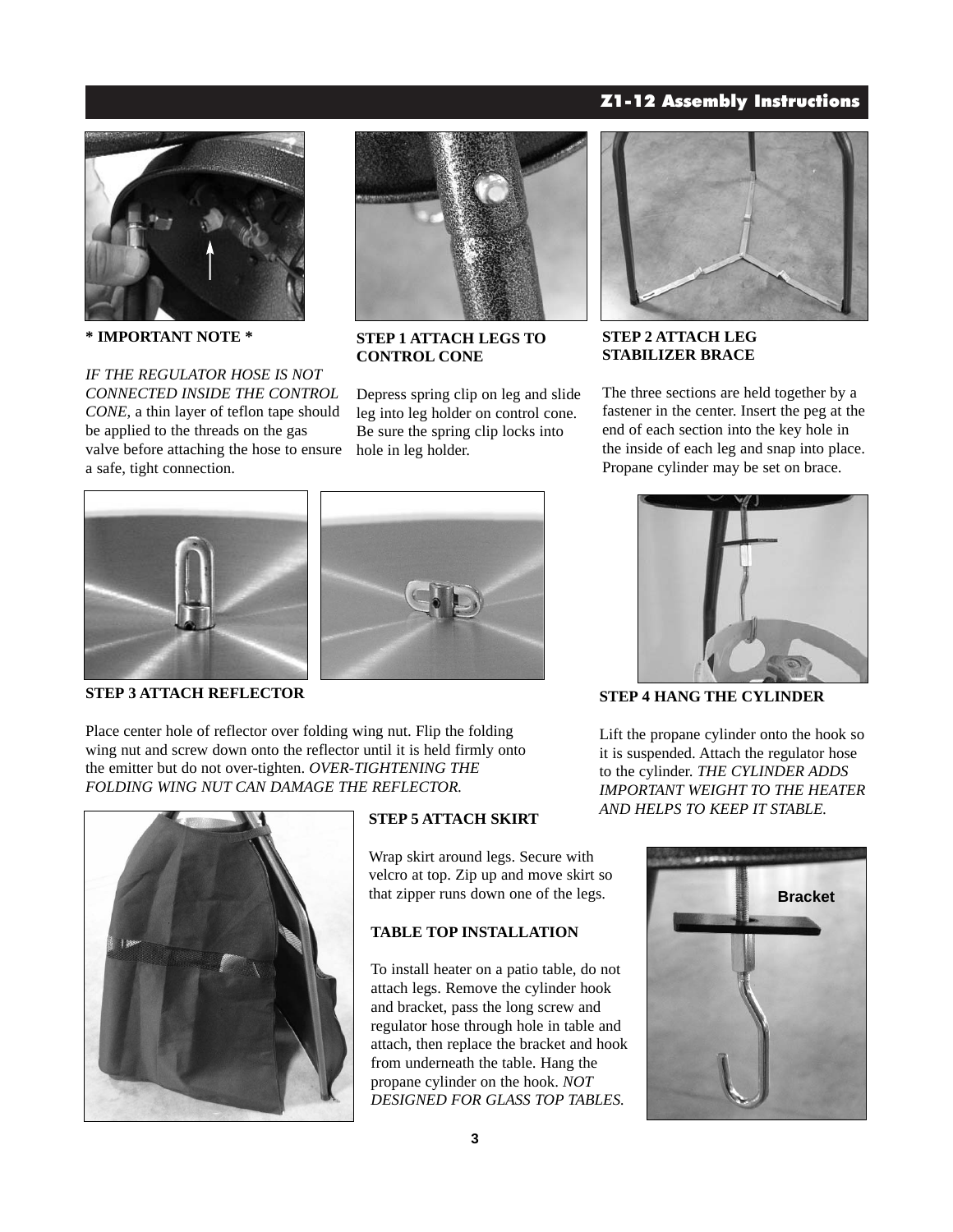# Z1-12 Lighting Instructions

#### **STEP 1 TURN ON GAS SUPPLY AT PROPANE CYLINDER**





### **STEP 2 POSITION FLAME AS SHOWN STEP 3 PUSH IN CONTROL KNOB AND TURN COUNTER-CLOCKWISETO IGNITE GAS**

## **KEEP THE CONTROL KNOB PUSHED IN FOR AT LEAST 15 SECONDS**

This will allow the thermocouple safety device to heat up. If the thermocouple is not heated correctly the gas supply will automatically be cut off.

### **IF THE FLAME GOES OUT FOR ANY REASON**

Turn off the gas supply at the cylinder and wait two mintes before repeating steps 1 through 3 above.

### **TO ADJUST HEAT**

Push in control knob and turn counter-clockwise to increase heat or clockwise to decrease heat.

#### **TO TURN HEATER OFF**

Push in control knob and turn clockwise to stop. Flame will extinguish. Turn off the gas supply at the cylinder.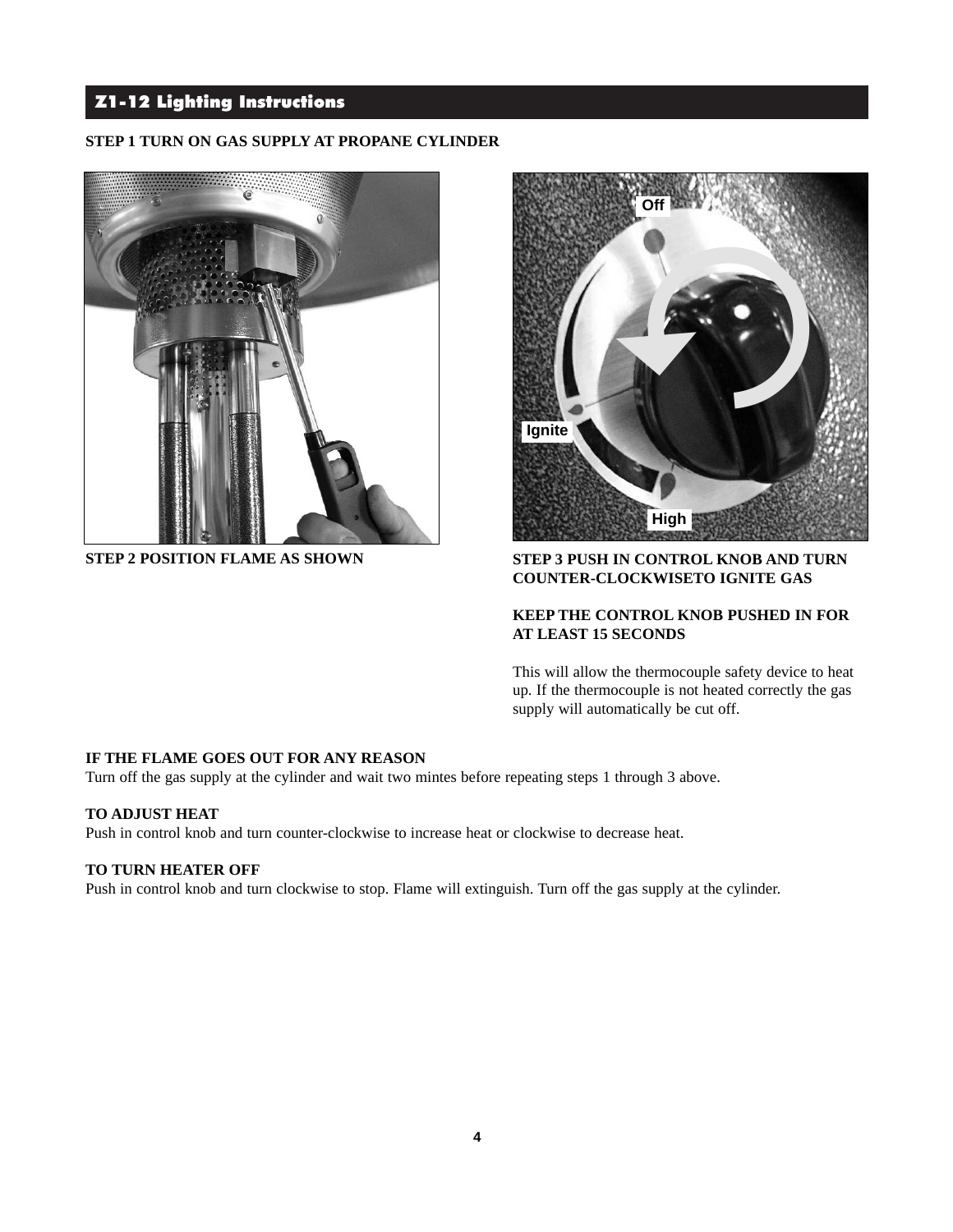# Case/Pad Assembly Instructions



*Figure 1*



## **FOLLOW THESE INSTRUCTIONS TO ASSEMBLE A NEW CASE**

#### **Included in Zubri heater case:**

Four - V foam pads Two - center foam pads

#### **To attach V pads (see Figure 1):**

1. Carefully note the location to adhere each pad. Two of the V pads are to be attached approximately one inch below the second indented slots from the top. The other two V pads are to be attached approximately one inch above the fourth indented slots from the top.

# \* *DO NOT INSERT PADS INTO THE INDENTED SLOTS. \**

- 2. Peel backing from adhesive strip.
- 3. Pinch top of V pad and place all the way inside the case. Release V pad and press to secure adhesive.

#### **To attach the center pads:**

- 1. Remove backing from adhesive strip.
- 2. Place one center pad into each of the indented slots in the center section of the case as shown (see Figure 1).
- 3. Press to secure adhesive. See Figure 2 for completed application.

*Figure 2*



**DO NOT** PLACE PADS WITHIN THESE INDENTED "X" SPACES. Place pads **next** [to the marked "X". This will secure a firm hold on the product.](http://www.rewci.com/zubri-portable-patio-heater.html)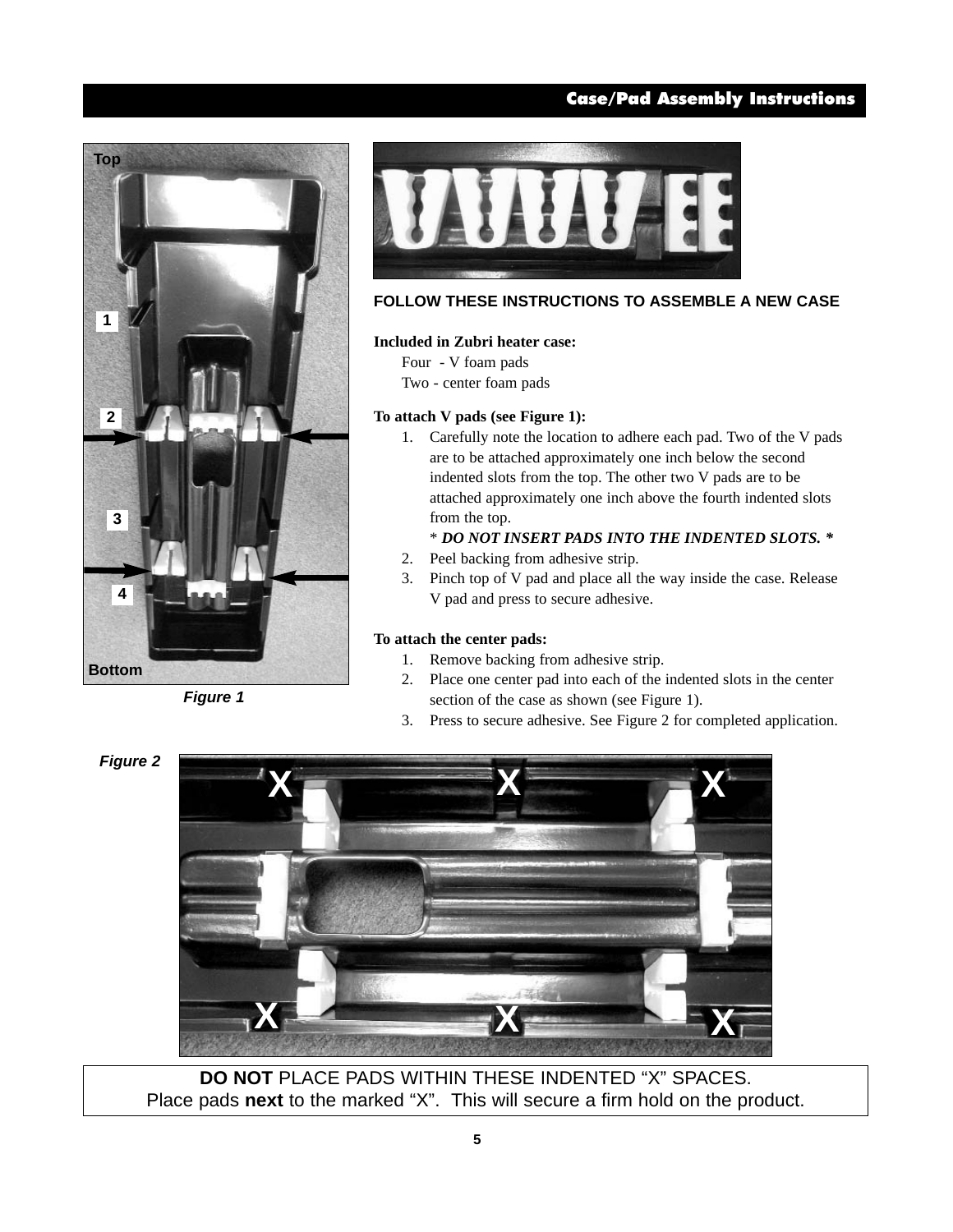# Safety Guide

### **PLEASE READ THESE INSTRUCTIONS BEFORE USING ANY ZUBRI PATIO HEATER AND KEEP FOR FUTURE REFERENCE.**

The following paragraph does not apply to any country where such provisions are inconsistent with local law. This publication is provided "as is" without warranty of any kind, either express or implied, including, but not limited to, the implied warranties of merchantability or fitness for a particular purpose. Some states do not allow disclaimer of express or implied warranties in certain transactions, therefore, this statement may not apply to you.

This publication could include technical inaccuracies or typographical error. Changes are periodically made to the information herein; these changes will be incorporated in later editions. Improvements or changes in the product may be made at any time.

References in this publication to products or services do not imply that the manufacturer intends to make these available in all countries in which it operates. Evaluation and verification of operation in conjunction with other products or services, except those expressly designated by the manufacturer, are the user's responsibility.

PATENT APPLICATION NUMBER PCT/IB00/00046 protects the unique design of the Zubri Pation Heater. Any infringement of the granted claims contained therein will be prosecuted on grant. In terms of the claims submitted attention is drawn specifically but not exclusively to the peripherally spaced legs and the manner in which the skirt spans the said legs.

August 200 Zubri Heating (Pty) Ltd. 30 Cole Street. Observatory, South Africa. All rights reserved.

#### **IMPORTANT INFORMATION ABOUT USING SELF-CONTAINED LOW-PRESSURE GAS CYLINDERS**

- This heater is designed for use with a 20 lb. (LP) liquified petroleum gas cylinder.
- Ensure the LP gas cylinder is constructed and marked in accordance with the specifications of the US Department of Transportation; or in accordance with the specifications of the relevant regulatory authority. The gas cylinder must have a shutoff valve terminating in a LP gas supply cylinder valve outlet.
- This heater is for outdoor use only, in well-ventilated spaces and is not for use buildings, garages or other enclosed areas.
- Follow the Assembly Instructions carefully.

#### **WARNING**

Whenever you attach a new cylinder or any time you suspect there may be a gas leak, turn off the gas supply at the cylinder immediately. Mix a solution of dish soap and water. Turn on the gas supply and apply soapy liquid to the suspected area with a small brush. Bubbles will form if a leak is present. Never test with flame. DO NOT use this equipment if you suspect or have detected a gas leak.

- The heater is fitted with a quick-connect device, which will normally not allow gas to escape when the cylinder is turned on. However, it is not designed as a stopper. Therefore, whenever the gas is not in use, you must turn off the gas supply at the cylinder.
- Indoor storage of the heater is allowed only if the gas cylinder is disconnected and removed.
- Store gas cylinders outdoors, in well-ventilated areas and out of reach of children. Ensure the valve plug is replaced.
- The heater is supplied with a low pressure gas regulator complying with the US Standard for Pressure Regulating Valves for LP Gas, ANSI/UL 144-1985, as part of the self-contained LP gas supply system. The outlet pressure of the regulator does not exceed 11.0 inches water column (2.74 kPa) with the heater operating at maximum temperature. Be sure to screw the regulator onto the cylinder valve and tighten firmly.
- [If the original gas regulator and hose assembly must be replaced, use only identical replacement parts. If in doubt, contact](http://www.rewci.com/zubri-portable-patio-heater.html)  your Zubri dealer for assistance.
- DO NOT attempt to connect the Zubri to a fixed gas supply, as the components are not suitable. If you want to convert it for use with a fixed gas supply, contact your local registered gas dealer or your Zubri dealer.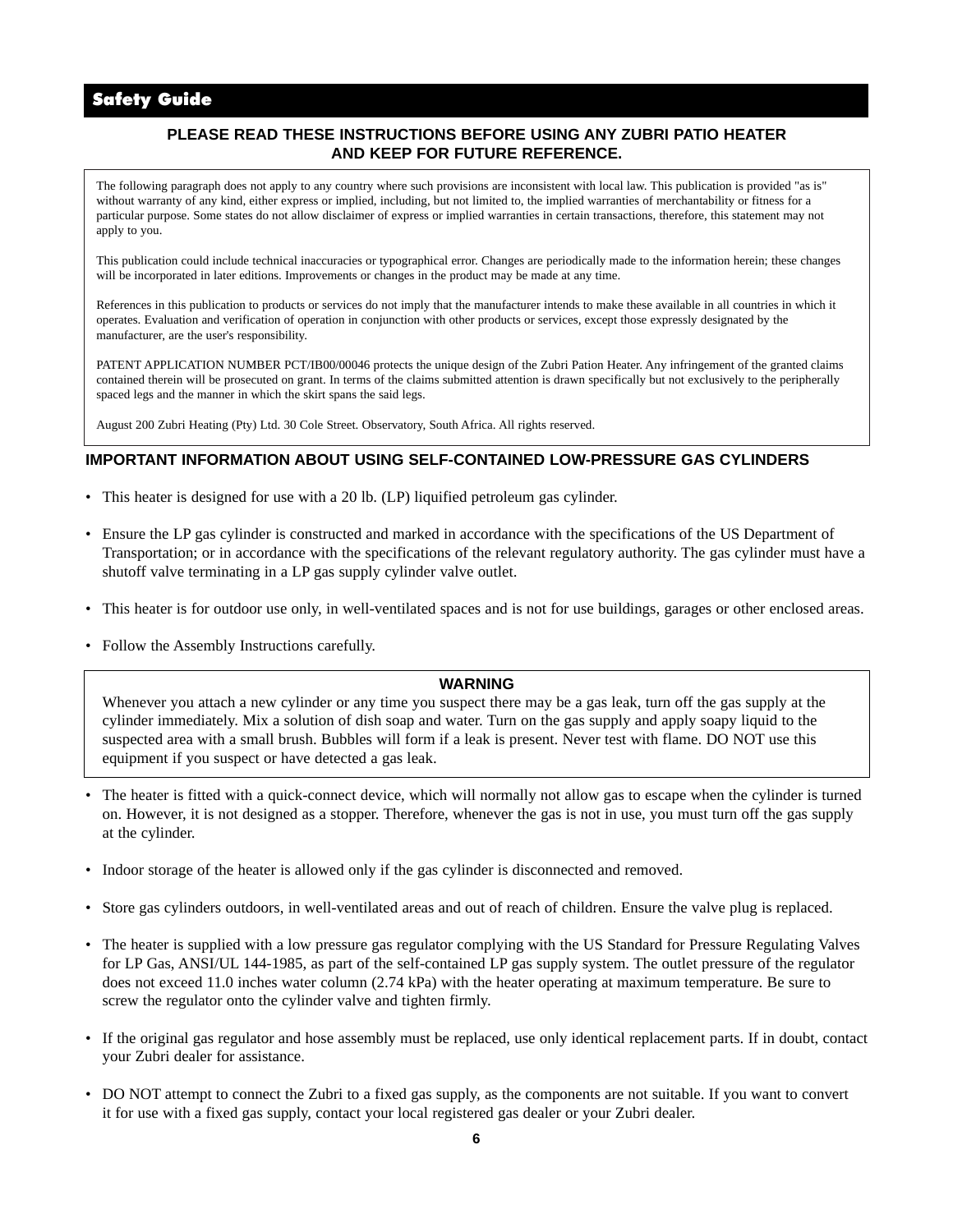# Safety Guide Cont'd

#### **FOR YOUR SAFETY**

*If you smell gas, shut off gas supply to appliance and extinguish open flame.*

*Do not store or use gasoline or other flammable vapors or liquids near this or any other gas appliance.*

#### *For outdoor use only.*

*Improper installation, adjustment, service or maintenance can cause injury or property damage. Read the safety, assembly, operating and maintenance instructions thoroughly before installing or servicing equipment.*

- The installation must conform to local codes.
- Minimum inlet supply pressure 28mbar; maximum inlet supply pressure 37mbar.
- Minimum clearance above the heater is 16". Minimum side clearance is 7'.
- Inspect all parts before each use. If excessive abrasion, wear of damage is evident, contact your Zubri dealer.
- The emitter and reflector reach high surface temperatures during operation. Do not touch for 20 minutes after shut off.
- Carefully supervise children and animals in the area.
- Do not allow anyone to assemble or use the heater if ill, tired, or under the influence of alcohol or durgs.
- Position the heater on a level, stable surface capable of bearing its weight.
- Gas cylinders are heavy. Be prepared in case you require assistance.
- Never carry or pull the gas cylinder by the regulator hose.
- Never leave the heater turned ON while unattended. Always turn heat control knob and gas valve OFF when not in use.
- Never use or leave standing in wind, rain or exposed areas.
- Keep the area around the heater clear of trip hazards.

#### Maintenance

- Repairs should only be performed by qualified service persons.
- The heater should be inspected before use and serviced by a qualified person at least annually. More frequent servicing may be necessary.
- It is imperative that the control cone, burner and circulating air passageways of the heater be kept clean and the surrounding area free from combustible materials, gasoline and other flammable vapors and liquids.
- Keep ventilation openings free and clear of debris.
- [Check the burner flame visually. It should be blue with slight orange tips. If excess orange flame is seen, have the heater](http://www.rewci.com/zubri-portable-patio-heater.html)  serviced.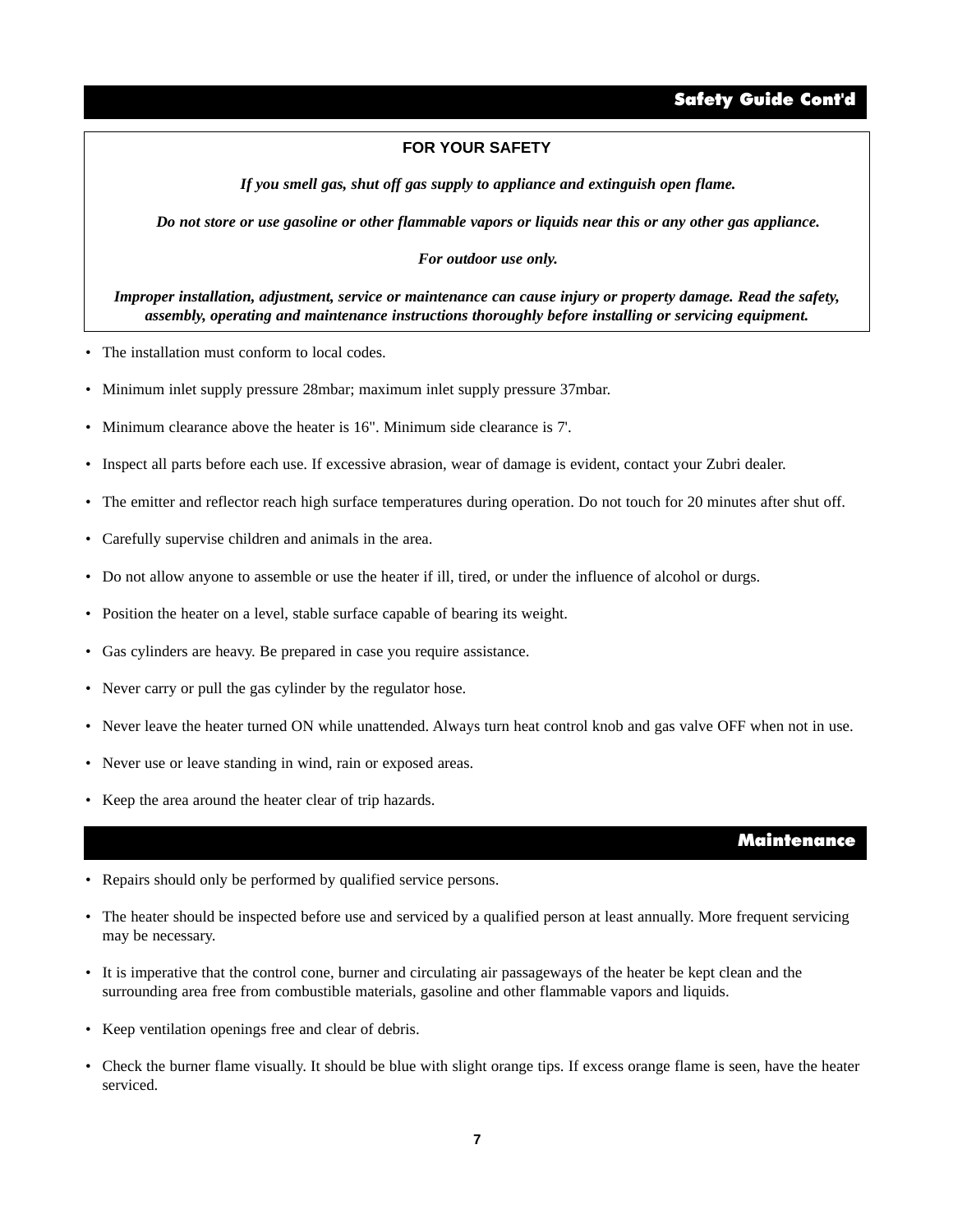# Troubleshooting

The most common cause for the heater not working correctly is an inadequate or non-existent gas supply. Therefore, if the heater will not light you should check the following:

- There is gas in the cylinder.
- The gas valve on the cylinder is fully open.
- The quick connectors are firmly fastened together.
- You are following the ignition instructions provided on the heater label or in this manual.
- The emitter is fastened securely to the burner head.
- The emitter is clean.
- The gas jet in the burner head is clean (dirt, bugs, cob webs etc. may partially plug opening).
- [Mix a solution of dish soap and water. Turn on the gas supply and apply soapy liquid with a small brush to the joints that](http://www.rewci.com/zubri-portable-patio-heater.html)  could be leaking gas. Bubbles will form if a leak is present.
- Even if the soap test does not detect a leak, be sure teflon tape has been applied to the gas valve.

The heater is equipped with a tip switch. Bumping the heater accidentally can activate this safety feature. The heater must sit on a level surface for the same reason.

If you have followed these instructions and your heater is still not working properly, contact your Zubri dealer or local gas supplier immediately. DO NOT ATTEMPT TO REPAIR ANY OF THE GAS SUPPLY PARTS YOURSELF.

# Cleaning

- Do not attempt to clean the heater while it is warm. Be sure the gas supply is turned off. General cleaning can be done with a damp soapy cloth followed by polishing with a soft cloth. Do no use abrasive cleansers.
- Remove the reflector by loosening and flipping the folding wing nut up. Clean the reflector with a damp soapy cloth followed by polishing with a soft cloth. Be careful when handling the reflector as it can bend or dent easily.
- Remove the emitter by loosening and removing the U bracket assembly. Use a wire brush on the inside and outside of the emitter to remove deposits.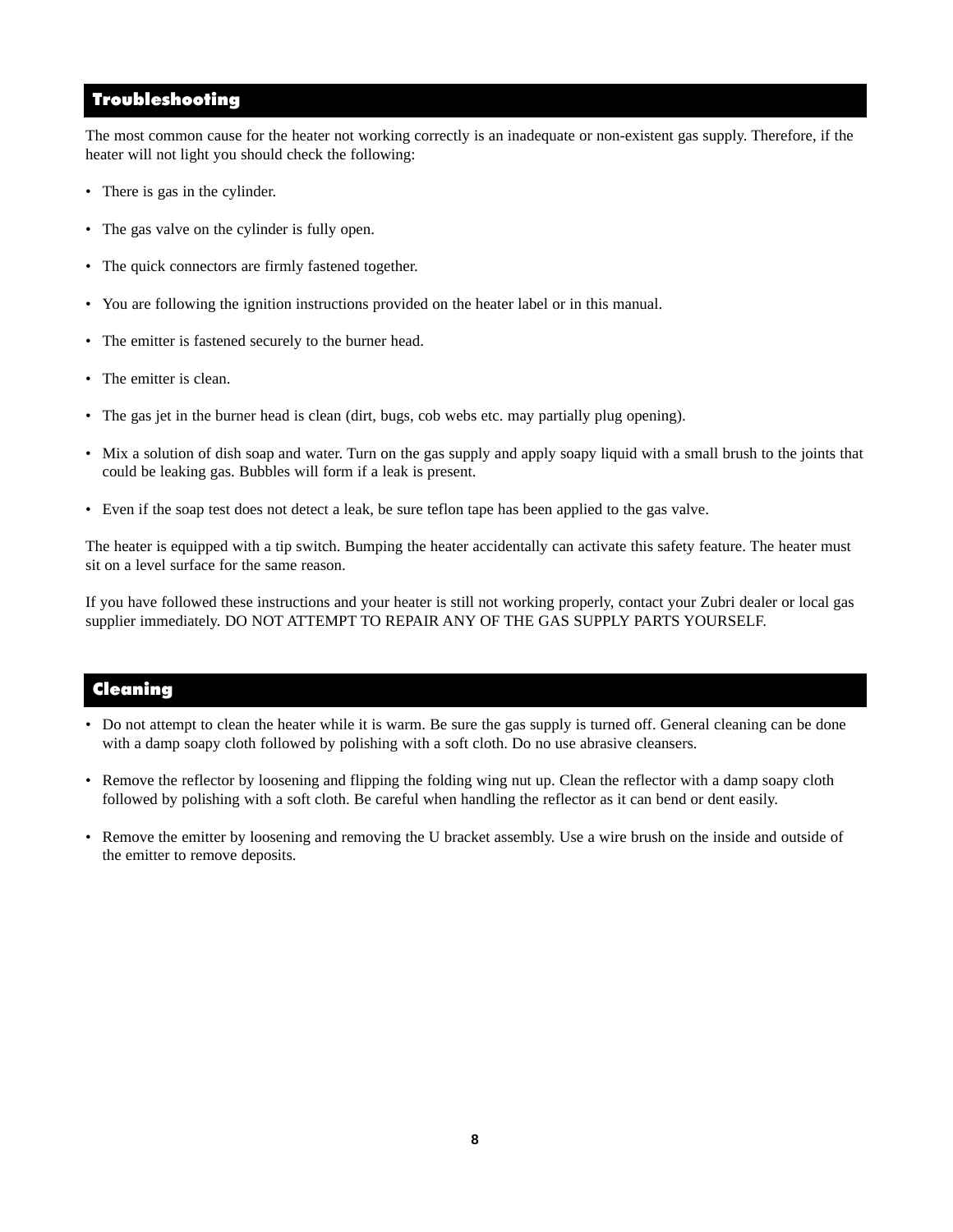- Turn off gas supply at cylinder when not in use.
- Do not store the heater indoors unless the cylinder has been removed:
	- 1) Unzip the skirt.
	- 2) Turn off gas supply at cylinder.
	- 3) Disconnect the regulator hose from the cylinder. Do not disconnect the hose from inside the control cone.
	- 4) Remove cylinder from the hook.
	- 5) Always replace the safety cap when putting the cylinder into storage to prevent dirt from entering the valve.
- To dismantle the heater for storage:
	- 1) Reverse the Assembly Instructions on page 3.
	- 2) Repack into the case and be sure the lid fits over it.
- If you do not have the case, make sure the heater is adequately protected in storage. Dust and other airborn debris can block gas openings and cause the heater to malfunction.

# **Warranty**

Schaefer Ventilation Equipment, LLC. warrants to the original purchaser that our products which prove to be [defective in material or workmanship within one year \(unless otherwise specified\) from date of purchase will be](http://www.rewci.com/zubri-portable-patio-heater.html) repaired or replaced at the option of Schaefer Ventilation Equipment, LLC. F.O.B. Sauk Rapids, Minnesota.

#### **What is Not Covered By The Warranty**

*The warranty does not cover:*

- (1) Installations not made in accordance with installation instructions;
- (2) Where the operation of the product varies substantially from our operating instructions;
- (3) Malfunctions resulting from misuse, negligence, alteration, accident or lack of performance of required maintenance;
- (4) Loss of time, inconvenience, loss of use of the product, or other consequential damages;
- (5) Removal of any manufacturer nameplate.

#### The above constitutes our sole warranty.

THERE IS NO WARRANTY OF MERCHANTABILITY AND THERE ARE NO WARRANTIES WHICH EXTEND BEYOND THE DESCRIPTION OF THE FACE HEREOF.

*All information, illustrations and specifications provided here are based on the latest product information available at the time of printing. Product specifications subject to change.*